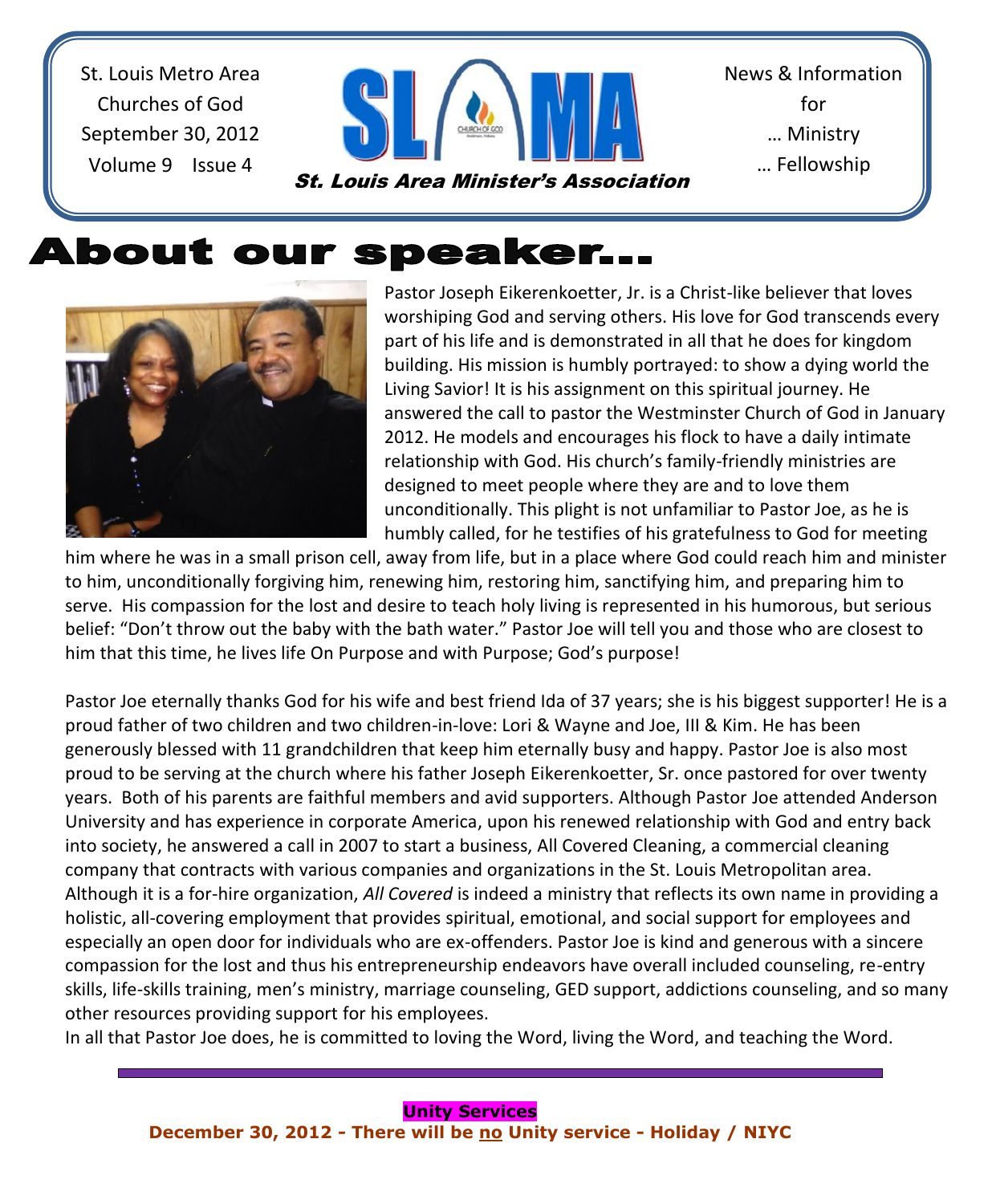

Meetings are held every fourth Monday of the month at 7:00pm at **Community Christ Fellowship Church of God** 121 Williams Blvd St. Louis, MO 63135

We're asking for all youth leaders or representatives from each church to participate in these meetings to assist in the planning and organizing of area youth events.

Visit MAYCOG on

 $\overline{\phantom{a}}$ 

facebook.

### **PASTOR'S PRAYER FELLOWSHIP.**

The Pastor's Prayer Fellowship meetings are typically held the first Tuesday of every month. The time (AM or PM) is at the discretion of the host pastor. The next Pastor's fellowship prayer meeting will be held on **Tuesday, October 2nd, 2012** at **9:00am**

at the following location:

**Richmond Heights Church of God** 7770 Dale Ave. Richmond Heights, MO 63033 314-355-6901

> Host Pastor: Rev. Etta Bell

#### **UMBRELLA PRAYER MEETINGS**



The umbrella prayer group is a women's prayer circle that will greatly enhance your prayer life and spiritual growth. It is held every **third Saturday** at 8:00 am at the Richmond Heights COG, 7770 Dale Ave., Richmond Heights, MO 63117.

314-781-7994.

#### **Coordinators:**

| Sis. Sallie Hatter     | 618-271-2214 |
|------------------------|--------------|
| Rev. Willie Stevens    | 314-653-2542 |
| Sis. Janna Sue Stowers | 314-388-2464 |
| Min. Laura Young       | 314-383-6459 |

### **Min. Antonio Payton NIYC Conference Speaker**



**Min. Antonio Payton**

Min. Antonio Payton of New Cote Brilliante Church of God will be leading the Morning Glory service at the National Inspirational Youth Convention on December 29, 2012 at 7:00am in New Orleans. We're asking that you not only pray for him, but come, support, and pray with him during the conference.

**Missouri Christian Women Connection (CWC) Prayer Retreat** October 5-7<sup>th</sup>, 2012 At Camp Sharon

**Missouri Youth Fellowship (MYF)** November 23-25<sup>th</sup>, 2012 University Plaza Hotel Springfield, MO (Check with your youth leader for more details)

#### **BEST CHURCH OF GOD UNITY PICNIC EVER!**

Thanks to you, we had another successful Unity Picnic. The phrase, "This is the best picnic ever," was heard repeatedly during the picnic and throughout the following weeks. We thank God for his favor in blessing us with a great location and for holding off the rain until the very end. We extend a special, "Thank You," to the picnic committee members and churches for their contributions.

-Pastor Norma Nelson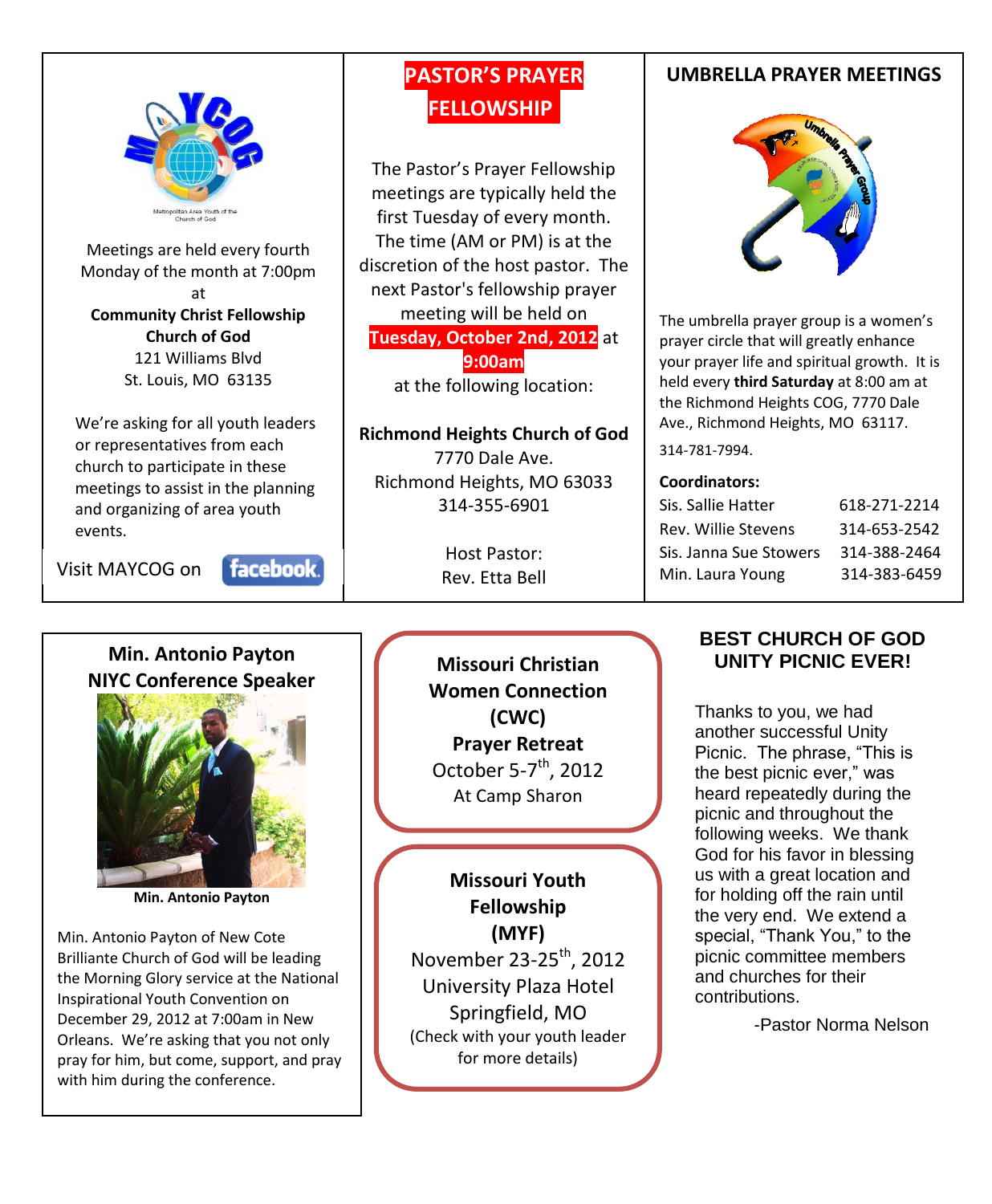**Pastor Miki Merritt Presiding Elder of the National Association of the Church of God**



Congratulations to Pastor Miki Merritt of the New Cote Brilliante Church of God. As of August 2012, Pastor Merritt has become the Presiding Elder-Elect of the National Association of the Church of God with headquarters and over 100 acre campground known as *"Zion's Hill"* in West Middlesex, PA. Pastor Merritt will succeed Bishop Robert S. Davis, Sr. as Presiding Elder as of January 1, 2013. The National Association of the Church of God is a family of over 400 Church of God congregations with historic and relational ties to the African American community. The National Association's mission is, *"to support and nurture pastors, identify and mentor leaders, develop healthy connected churches, and empower Spirit-filled servants to do the work of the Kingdom of God."* The Association sponsors a National Convention, Women's Convention, Men's Convention, Youth Convention, Ushers' Convention, the In-Service Training Institute, and various Leadership Summits.

Pastor Merritt has served as Vice-Presiding Elder since August 2008. His duties include serving as Chairman of the Program Committee, serving on the Board of Directors, and the Executive Committee. Responsibilities have ranged from budget development to crisis management. As Presiding Elder, Pastor Merritt will be called on to provide spiritual leadership as he presides over the General Assembly, serves as Chairman of the Board of Directors and the Executive Committee and works closely with the Chief Operating and Development Officer Charles Myricks to carry out the vision and mission of the Association. Pray for Pastor Merritt as he embarks on this new assignment.